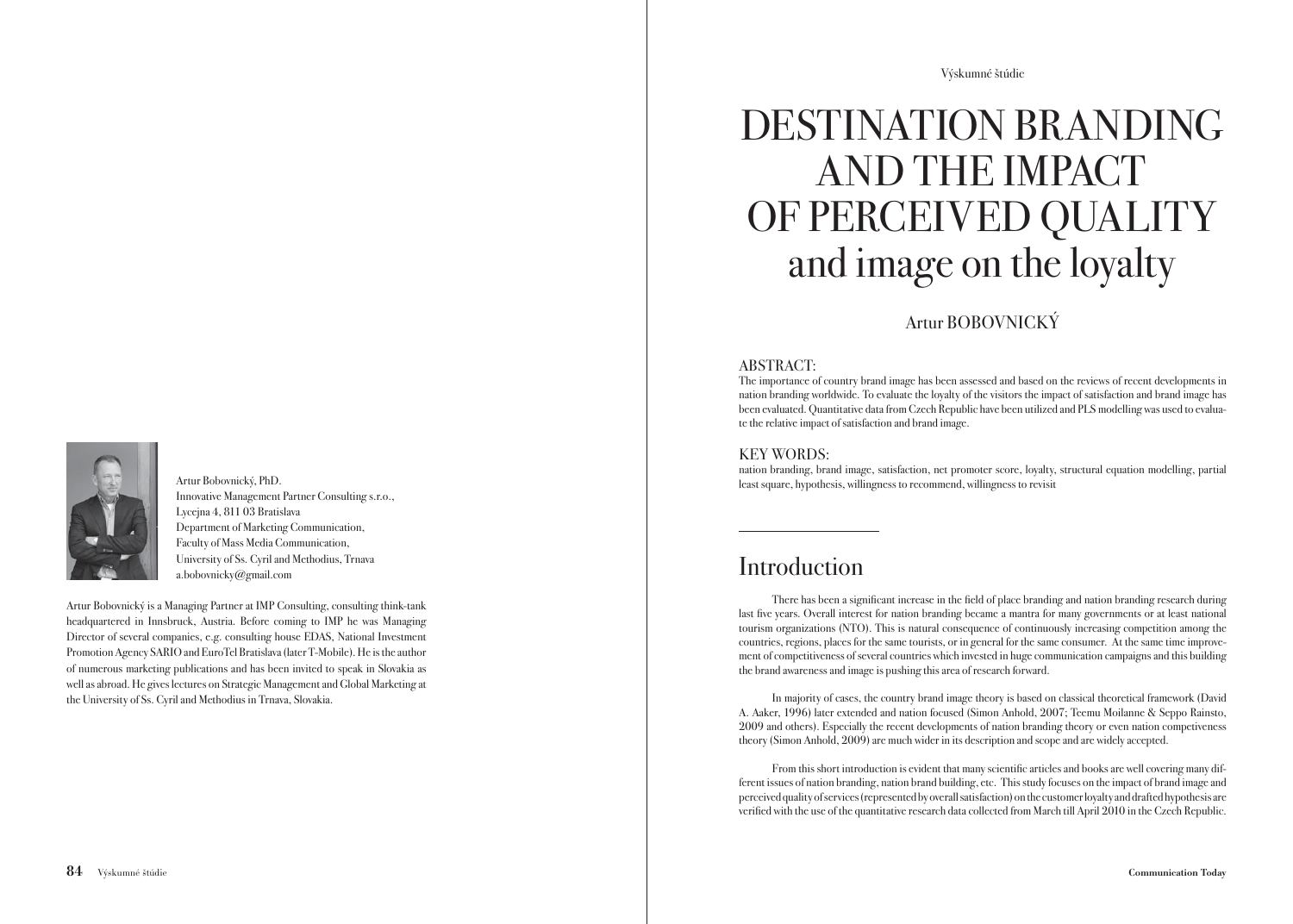## Theoretical framework

A brand equity model of Aaker (1996)<sup>1</sup> includes five main categories which increase the value of branded products. The same approach (with small modification regarding the property rights) could be used for places and so brand awareness, brand loyalty, brand image, perceived quality, and brand associations have been surveyed in our research.

 Perceived quality is one of the most important aspects for decision making for travellers in the process of next destination selection, return to the same place or providing recommendation to the friends or family members. Favourable perceived quality of place's offerings differentiates the place from a competing one, improves the travellers' perception. The creation of perception of quality for a place is impossible unless the quality claim has substance in the major attraction factors (Moilanen-Raiunisto, 2009). The image of the place is always 'true', being the real experience of the target traveller.

According Anhold  $(2003)^2$  the branding of products and services from places, and branding of those places themselves, will increasingly be seen as a key focus of marketing, as well as a crucial component of foreign and domestic policy, international relations, economic and cultural development, trade and tourism. For the first time, the art and science of branding has an opportunity to prove its value beyond the tired old litany of 'improving shareholder value' and become recognized as one of the most valuable and relevant disciplines of post-industrial society.

 While literature is overwhelmed with explorations of perceived quality, there is relatively little empirical attention on brand image, and only few studies on the relationship between these two aspects and their particular impact on customer loyalty. Lindestad, B. and Andreassen, T.W. (1997)<sup>3</sup> have explored different relationship between corporate image, quality and customer satisfaction utilizing a reflective measurement model, where the observed variables are caused by the latent variables. For the analysis the structural equation modelling (LISREL VIII, ML) was used. Findings have been rather controversial revealing the fact that customer satisfaction has no impact on customer loyalty whilst corporate image has had positive impact.

The principal goal of this study is to find the relationship that will show the industry leaders that the image of the place is always 'true', being the real experience of the target traveller and that the quality of provided services is equally important to the brand image, contrary to frequently used approach to boost brand image via extensive brand image building activities and only consequently improve the quality of the offerings. In search for this answer we bear in mind that well established brand is able in spite of the quality issues (Mercedes) manage to maintain a relatively favourable brand image and vice-versa, brand with rather high quality level and unfavourable brand image is fighting with its deeply held negative images among some consumer groups (Hyunday).

# Hypothesis

 This short and simple study examines impact of perceived quality (represented by customer satisfaction) and brand image on the repeat purchase (revisit) and willingness to recommend the brand as two aspects of loyalty.

#### Customer satisfaction

Well known concept exists in many scientific branches, e.g. in marketing, economic psychology, consumer research, etc. This concept is based on the assumption that customer is capable of evaluating the service performance and result is compared to expectations prior to consumption or purchase. Discrepancy (positive or negative) between expectations and perceived quality leads either to dissatisfaction (negative discrepancy), or to neutral position (slightly positive discrepancy) or even to high satisfaction (significant positive discrepancy).



Fig.1: The model of creation of satisfaction.

Hallowell<sup>4</sup> tried to illustrate the relationship of profitability to intermediate, customer-related outcomes that managers can influence directly using empirical analysis of one retail bank, limiting the findings' ability to generalize. His approach is consistent with the Nordic School's view that services are highly interdisciplinary, requiring a "service findings support the theory that customer satisfaction is related to customer loyalty, which in turn is related to profitability (Heskett et al., 1994,<sup>5</sup> and discussed in Storbacka et al., 1994).<sup>6</sup>

 The research presented by Hallowell, while unable to demonstrate causality because of its reliance on Ordinary Least Square (OLS) regression of cross-sectional data, does illustrate that customer satisfaction, customer loyalty, and profi tability are related to one another. The research and regression results supports in this case that customer satisfaction may be responsible for as much as 37 per cent of the difference in customer loyalty levels among the divisions (of the bank) examined.

#### Customer *loyalty*

 The term customer loyalty is used to describe the behaviour of repeat customers, as well as those that offer good ratings, reviews, or testimonials. Some customers do a particular company a great service by offering favourable word of mouth publicity regarding a product, telling friends and family, thus adding them to the number of loyal customers.

 To determine a useful metric for gauging customer loyalty, Fred Reichheld did something rarely undertaken with traditional customer surveys: match survey responses from individual customers to their actual behaviour — repeat purchase and referral patterns — over time. He found that one question was best for most industries. "How likely is it that you would recommend [Company X] to a friend or colleague?" In cooperation with Satmetrix they looked at relative growth rates for competitors in a given industry. In the first quarter of 2001, Satmetrix began tracking the "would recommend" scores of a new universe of customers, many thousands of them from more than 400 companies in more than a dozen industries. In each subsequent quarter, they then gathered 10,000 to 15,000 responses to a very brief e-mail survey that asked respondents (drawn again from public sources) to rate one or two companies with which they were familiar.7

 Daniel Schneider, Jon Krosnick, et al. found that out of four scales tested, the 11-point scale advocated by Reicheld had the lowest predictive validity of the scales tested.8 Others have taken issue with the calculation

<sup>1</sup> Aacker, D.A.: Building Strong Brands, 1996. Free Press, Computer Press 2003. ISBN 80-7226-885-6

Anholt, S. (2004) Nation/brands and the value of provenance. In: Destination Branding. Elsevier Butterworth- Heinemann Oxford. ISBN 978-7506-5969-7

<sup>3</sup> Andreassen, T.W / Lindestad, B.: Customer Loyalty and Complex Services: The Impact of Corporate Image on Quality, Customer Satisfaction and Loyalty for Customers with Varying Degrees of Service Expertise. In: The International Journal of Service Industry Management, Vol.8, No 4, 1997

Hallowell, R.: The relationships of customer satisfaction, customer loyalty, and profitability: an empirical study. In: International Journal of Service Industry Management, Vol. 7 No. 4, 1996, pp. 27-42.

<sup>5</sup> Heskett, J.L., Sasser, W.E. and Hart, C.W.L. (1990), Breakthrough Service, The Free Press, New York, NY.

<sup>6</sup> Storbacka, K., Strandvik, T. and Grönroos, C. (1994), "Managing customer relationships for profi t: the dynamics of relationship quality", International Journal of Service Industry Management, Vol. 5 No. 5, pp. 21-38.

<sup>7</sup> Reichheld, Frederick F. (December 2003). "The One Number You Need to Grow". Harvard Business Review.

<sup>8</sup> Schneider, Daniel; Berent, Matt; Thomas, Randall; Krosnick, Jon (2007): "Measuring Customer Satisfaction and Loyalty: Improving the 'Net-Promoter' Score"; paper presented at the Annual Conference of the World Association for Public Opinion Research (WAPOR);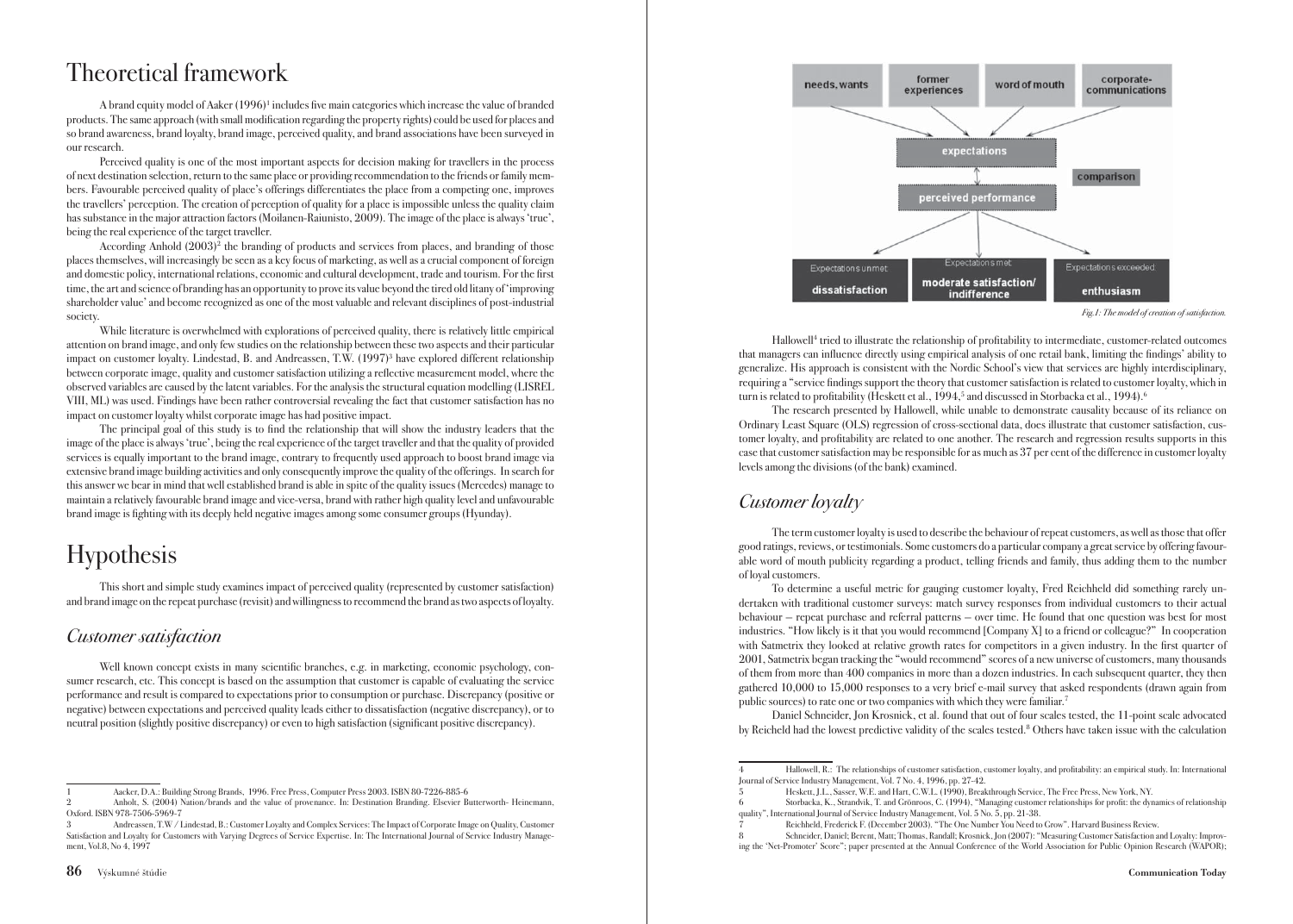methodology, claiming that by collapsing an 11-point scale to three components (e.g., Promoters, Passives, and Detractors), significant information is lost and statistical variability of the result increases.<sup>9</sup> The validity of NPS scale cut-off points across industries and cultures has also been questioned.

On the other hand, other independent research confirms the fundamental claim of a relationship between relative competitive Net Promoter Scores and competitive growth rates. Proponents of the Net Promoter approach point out that the statistical analyses presented prove only that the "recommend" question is similar in predictive power to other metrics, but fail to address the practical benefits of the approach, which are at the heart of the argument Reichheld and Satmetrix put forth.

 Proponents of the approach also counter that analyses based on third-party data are inferior to analyses conducted by companies on their own customer sets, and that the practical benefits of the approach (short survey, simple concept to communicate) outweigh any statistical inferiority of the approach.

 For this reason we have taken this question as a main description of the loyalty supported by willingness to repurchase/return to the same destination, which is influenced by the satisfaction and we have drafted first two hypothesis:

H1: The repurchase intention is strongly supporting willingness to recommend (referral).

In this study we estimate that

H2: Customer satisfaction has positive impact on customer loyalty.

 As far as we prefer to measure customer loyalty through two independent measures – willingness to return (repurchase, revisit) and willingness to recommend, two derived sub hypotheses have been developed:

H2a: Customer satisfaction has positive effect on repeat purchase (revisit).

H2b: Customer satisfaction has positive effect on willingness to recommend (referral).

# Brand Image

Aaker defines brand reputation as a perception of quality associated with the name. Brand image is established and developed in consumer s' mind through communication and experience. Brand image is believed to be able to stimulate purchase by simplifying decision making process. For the purpose of this article we concentrate on two aspects – repurchase, or in case of complex nation brand it is willingness to return to specific country for holiday and second question – willingness to recommend country to the friends. The last one is also dominant part of the so called Net Promoter Score, introduced in 2003 by loyalty consultant Fred Reicheld and executives from some world's most prestigious firms have wholeheartedly adopted Net Promoter Score as a gauge of their firms' effort to improve customer loyalty.<sup>10</sup>

 Importance of brand associations as antecedents to brand preferences such as brand attitudes and purchase intentions is well established and described, but the non attribute associations (e.g. image) has been examined only recently (Batra, Homer, 2004).

For the purpose of this study we have developed an assumption.

H3: Brand has less strong impact on customer loyalty than satisfaction.

 As far as we prefer to measure customer loyalty through two independent measures – willingness to return (repurchase, revisit) and willingness to recommend two derived sub hypotheses have been developed:

H3a: Brand image has positive effect on willingness to recommend.

H3b: Brand image effect on repurchase intention is less significant than effect of satisfaction.

Our model is then described as follows:



Fig.2: Measurement model.

# Methodology

 A total of 321 respondents out of 423 interviewed have had personal experience in visiting Slovakia. Those 423 have been representative sample of the Czech population, whilst 321 is sub sample without representativeness. Each interview lasted about 25 minutes and was done strictly personally, face-to-face in the period of February 25-March 20, 2010. Survey has been carried out by GfK Czech Republic and data provided in CSV format have been evaluated by IMP consulting by its own statistical SW IMPtools.

 Customer satisfaction was measured via the responses to a single question on the customer-satisfaction questionnaire:

Q14: "Overall, how satisfied have you been with your last visit to Slovakia?" Responses for this question similarly to others were made on  $0-10$  Likert-type scales labelled "very satisfied" (10) and "very dissatisfied" (0) at each extreme. The problems associated with the use of a single response variable were mitigated by: the simplicity of the question; and Yi's  $(1990)^{11}$  suggestion that a single overall satisfaction measure scored as this one was is "reasonably valid" (p. 71).

Relationship analysis has been executed utilizing open source software smartPLS,<sup>12</sup> which is based on Partial least squares regression (PLS-regression). This is a statistical method that bears some relation to principal components regression; it finds a linear regression model by projecting the predicted variables and the observable variables to a new space. Because both the X and Y data are projected to new spaces, the PLS family of methods are known as bilinear factor models.

PLS is used to find the fundamental relations between two matrices  $(X \text{ and } Y)$ , i.e. a latent variable approach to modelling the covariance structures in these two spaces. A PLS model will try to find the multidimensional direction in the X space that explains the maximum multidimensional variance direction in the Y

Berlin (Germany)

<sup>9 &</sup>quot;Would You Recommend Us?" Business Week, January 30, 2006

<sup>10</sup> T.L.Kenningham- B.Cooil- T.W.Andreassen- L.Aksoy: A Longitudinal Examination of Net Promoter and Firm Revenue Growth. In: Journal of Marketing, Vol. 71 (July 2007), 39-51

<sup>11</sup> Yi, Y.: "A critical review of consumer satisfaction", in Zeithaml, V. (Ed.), Review of Marketing, 1990, American Marketing Association, Chicago, IL, pp. 68-123.

www.smartpls.de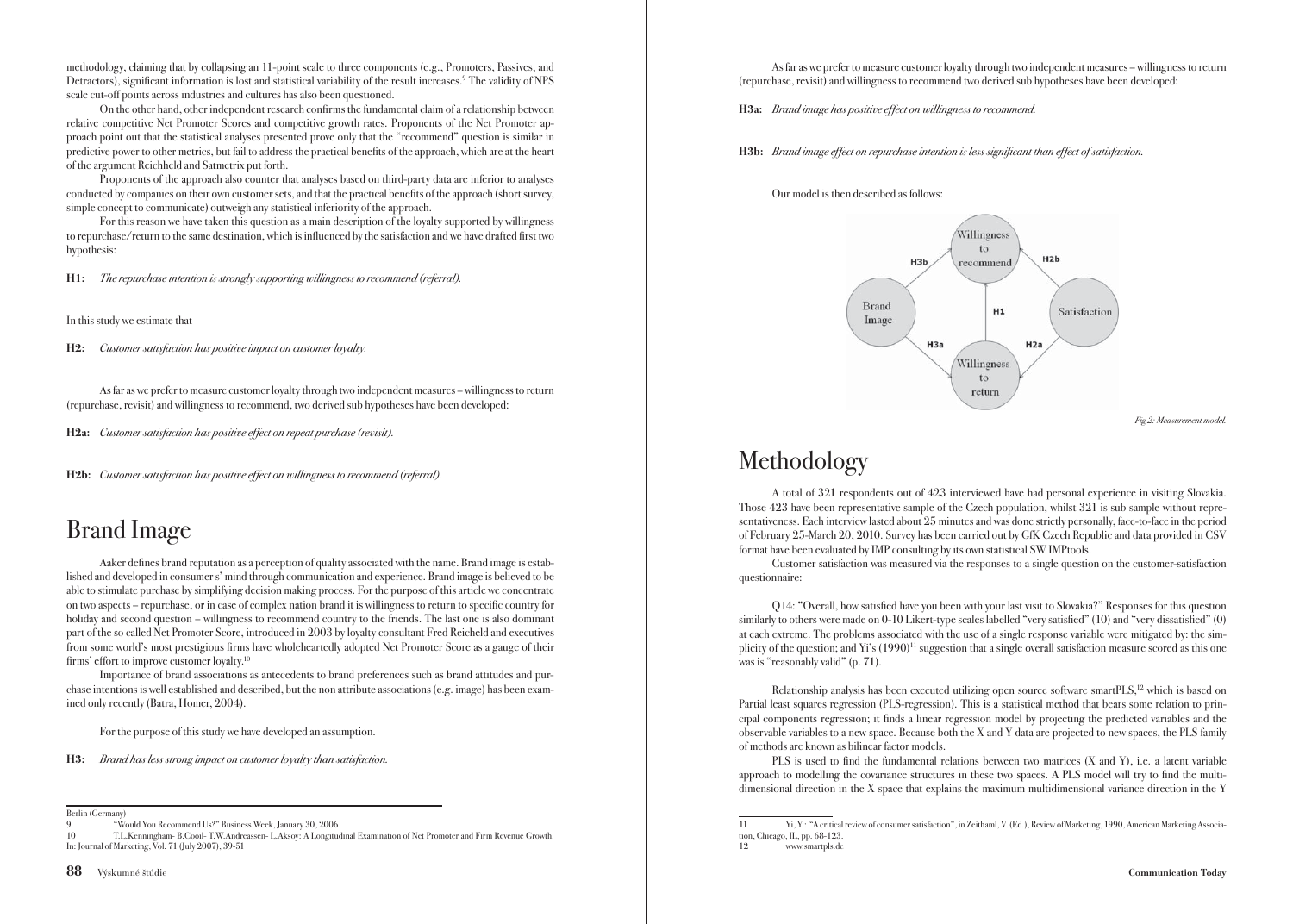space. PLS-regression is particularly suited when the matrix of predictors has more variables than observations, and when there is multicollinearity among X values. By contrast, standard regression will fail in these cases.

 PLS-regression is an important step in PLS path analysis, a multivariate data analysis technique that employs latent variables. This technique is often referred to as a form of variance-based or component-based and prediction-oriented structural equation modelling technique.

 PLS path modelling is widely applied in business and social sciences in order to predict endogenous latent variables and to estimate as well as test relationships between latent variables (causal analysis). PLS is a robust technique that allows for formative measurement of constructs.

# Findings and hypothesis verification

 We have extended our original model by introducing effect of brand image on satisfaction that has proved to be rather significant.

 Convergent validity was assessed by examining construct loadings and construct reliability. Examination showed that all construct loadings were significant  $(p<0.001)$  and above recommended 0.70 parameter value. Construct reliability was evaluated by using two indices: composite reliability (CR) and average variance extracted (AVE). All of the evaluated indices were above the recommended thresholds of 0.60 for CR and 0.5 for AVE. Table displays composite reliability, average variance extracted, R2 and Cronbachs Alpha for the constructs.

 Explanatory power demonstrates the quality of PLS models, and evaluation of the square multiple correlation (R2) of endogenous constructs determines explanatory power. In case of our sample, the independent variables explain 72.8% of variation in the level of willingness to recommend the brand Slovakia (R2 = 0.728841) and  $56.27\%$  of variation in the level of willingness to revisit Slovakia (R2 = 0.562704).

Examination of significance levels, directions and magnitude of standardized estimates of paths provide evidence for relationship among the satisfaction, brand image and loyalty attributes, represented herein by willingness to recommend (referral) and willingness to return (revisit or repurchase).

The results reveal the difference between the significance of the effects of satisfaction and brand image and thus in majority cases are confirming our hypothesis. Our hypothesis that for the traveller the own experienced plays more important role than perception of the destination brand has not been proved and is increasing the importance of the right brand image building for Slovakia.

| <b>HYPOTHESIS DESCRIPTION</b>                                                          | <b>HYPOTHESIS SUPPORTED (YES/NO)</b> |
|----------------------------------------------------------------------------------------|--------------------------------------|
| H1: The repurchase intention is strongly supporting loyalty.                           | yes                                  |
| H2: Customer satisfaction has positive impact on customer loyalty.                     |                                      |
| H2a: Customer satisfaction has positive effect on repeat purchase (revisit).           | yes                                  |
| H2b: Customer satisfaction has positive effect on willingness to recommend.            | yes                                  |
| H3: Brand image has less strong impact on customer loyalty than satisfaction.          |                                      |
| H3a: Brand image has positive effect on willingness to recommend.                      | yes                                  |
| H3b: Brand image effect on repurchase intention is less significant than satisfaction. | n <sub>0</sub>                       |

Tab.1: Hypothesis verification (results after PLS modelling)

|              | <b>AVE</b> | Composite<br>Rreliability | R <sup>2</sup> | Cronbachs<br>Alpha | Communality | Redundancy |
|--------------|------------|---------------------------|----------------|--------------------|-------------|------------|
| Brand Image  | 0.61018    | 0.933179                  |                | 0.918678           | 0.610185    |            |
| Referral     | 1.00000    | 1.000000                  | 0.728841       | 1.000000           | 1.000000    | 0.268512   |
| Revisit      | 1.00000    | 1.000000                  | 0.562704       | 1.000000           | 1.000000    | 0.430729   |
| Satisfaction | 1.00000    | 1.000000                  | 0.393748       | 1.000000           | 1.000000    | 0.393748   |

Tab.2: PLS Quality Criteria.



Fig.3: Revised model with path coefficients and square multiple correlations.

|              | <b>Brand Image</b> | Referral | Revisit  | Satisfaction |
|--------------|--------------------|----------|----------|--------------|
| Brand Image  | 1.00000            |          |          |              |
| Referral     | 0.715982           | 1.000000 |          |              |
| Revisit      | 0.694762           | 0.814977 | 1.00000  |              |
| Satisfaction | 0.627493           | 0.688930 | 0.656200 | 1.000000     |

Tab.3: Latent Variable Correlations.

### Discussion and implication

 This study demonstrates the importance of brand image in case of tourism industry and its strong impact on loyalty. Our original assumption (H3b) was not confirmed and on the contrary has shown the greater importance of brand image. Of course satisfaction has still higher impact on repurchase intention than on referral; nonetheless brand image is a driving force in both cases – repurchase (revisit intension) and referral, which are in overall creating loyalty index.

The study is direct confirmation of the importance of building proper communication and creating a shared picture of Slovakia among the target market groups. It was not an aim to criticize current fragmented approach in Slovakia towards the brand image building but the result is confirming that this problem must be solved in reasonable time frame otherwise Slovakia will not be able to compete on highly competitive destination markets.

 From theoretical aspects we have to analyze further the partial impact of those parameters that are creating brand image – brand attractiveness, brand uniqueness, brand awareness and brand self identifi cation and breakdown all of these sub indexes into particular questions as far as current results of the research made in 9 countries have shown dramatically bad position for Slovakia with overall brand image below average rating of  $3(3.58)$  - see fig. 4.

We believe that this extension of analysis would be beneficial for better understanding which part of the brand image needs the highest attention and focus.